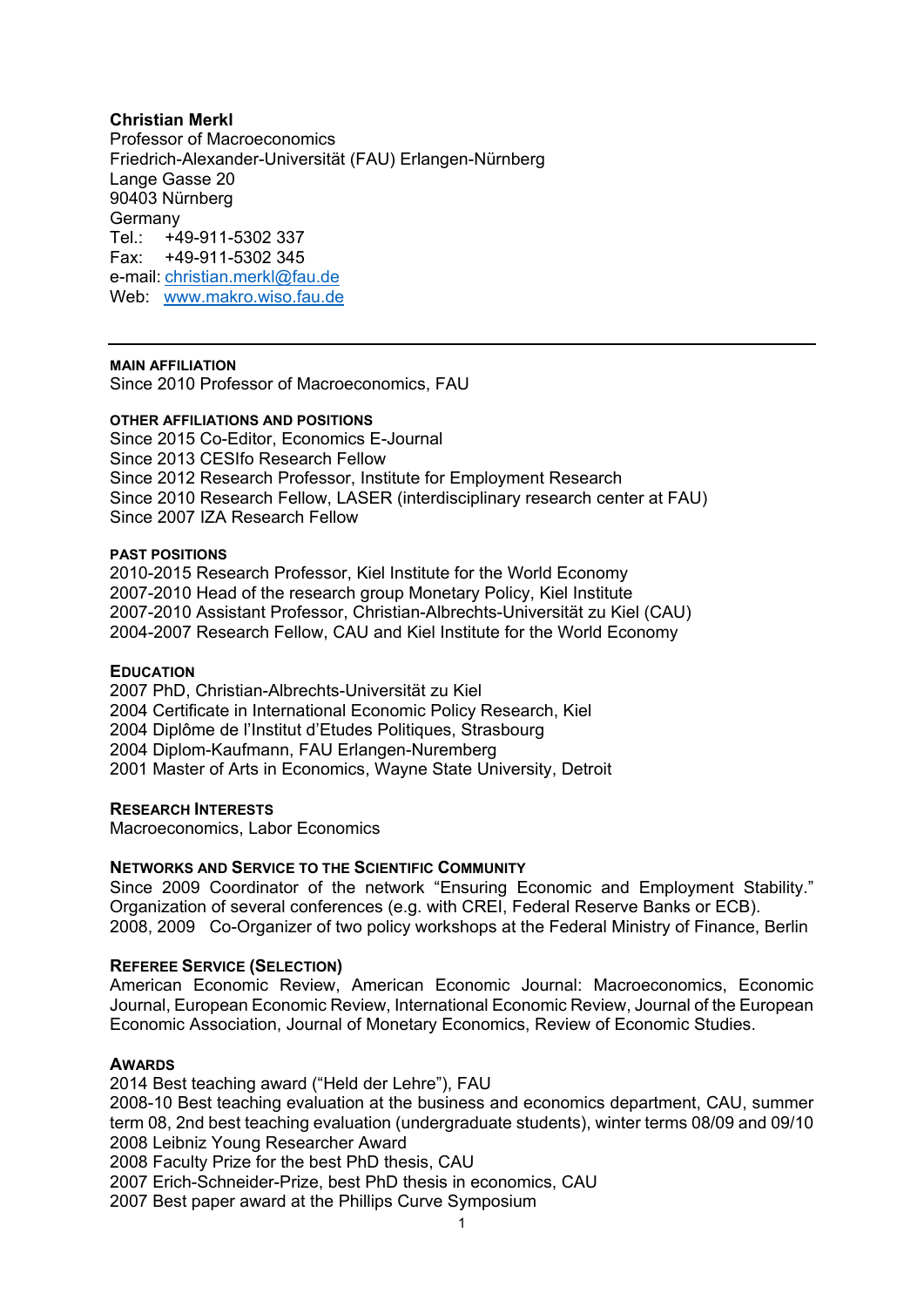## **THIRD PARTY FUNDING**

Overall volume: around € 2 million. As principal investigator: around € 1.3 million. Selected grants: German Research Foundation, Leibniz Gemeinschaft, Fritz Thyssen Stiftung, Stiftung Geld und Währung, Staedtler Stiftung, Ludwig Erhard Forschungsgesellschaft.

# **OTHER**

2020 Research visits, Federal Reserve Bank of San Francisco & International Monetary Fund 2013 Research visit, University of Melbourne

2013 Research visits, CES, Munich

2010 Research visit, National Bureau of Economic Research, Cambridge

2010 Guest lecturer in the Master's program of the University of Hamburg

2009, 13 & 15 Guest lecturer at the graduate program of the Institute for Employment Research 2005, 2006 Research visits, Deutsche Bundesbank

2004 Research visits, Oesterreichische Nationalbank

# **SELECTED PUBLICATIONS**

- "Worker Churn in the Cross Section and Over Time: New Evidence from Germany," with Rüdiger Bachmann, Christian Bayer, Stefan Seth, Heiko Stüber and Felix Wellschmied, *Journal of Monetary Economics*, forthcoming.
- "Loan Supply and Bank Capital: A Micro-Macro Linkage," with Thomas Kick and Swetlana Malinkovich, *Journal of International Money and Finance*, 2020, 104.
- "Selective Hiring and Welfare Analysis in Labor Market Models," with Thijs van Rens, *Labour Economics*, 2019, 57, 117-130.
- "Optimal Fiscal Policy with Labor Selection," with Sanjay Chugh and Wolfgang Lechthaler, *Journal of Economic Dynamics and Control*, 94, 2018, 142-189.
- "Efficiency and Labor Market Dynamics in a Model of Labor Selection," with Sanjay Chugh, *International Economic Review*, 2016, 57 (4), 1371–1404.
- "Does Short-Time Work Save Jobs? A Business Cycle Analysis," with Almut Balleer, Britta Gehrke & Wolfgang Lechthaler, *European Economic Review*, 2016, 84, 99–122.
- "Revisiting the Matching Function," with Britta Kohlbrecher and Daniela Nordmeier, *Journal of Economic Dynamics and Control*, 2016, 69, S. 350-374
- "An Incentive Theory of Matching," with Alessio Brown and Dennis Snower, *Macroeconomic Dynamics*, 19 (3), 2015, 643-668*.*
- "The Minimum Wage from a Two-Sided Perspective," *Economics Letters,* with Alessio Brown und Dennis Snower, 124 (3), 2014, 389–391*.*
- "Labor Selection, Turnover Costs and Optimal Monetary Policy," with Ester Faia and Wolfgang Lechthaler, *Journal of Money, Credit, and Banking*, 2014, 46 (1), 115-144.
- "Disinflationary Booms?" *Economics Letters*, 2013, 121 (1), 105-109.
- "Fiscal Stimulus and the Labor Market Policies in Europe," with Ester Faia & Wolfgang Lechthaler, *Journal of Economic Dynamics and Control*, 2013, 37 (3), 483-499.
- "Sclerosis and Large Volatilities: Two Sides of the Same Coin," with Hermann Gartner and Thomas Rothe, *Economics Letters*, 2012, 117 (1), 106-109.